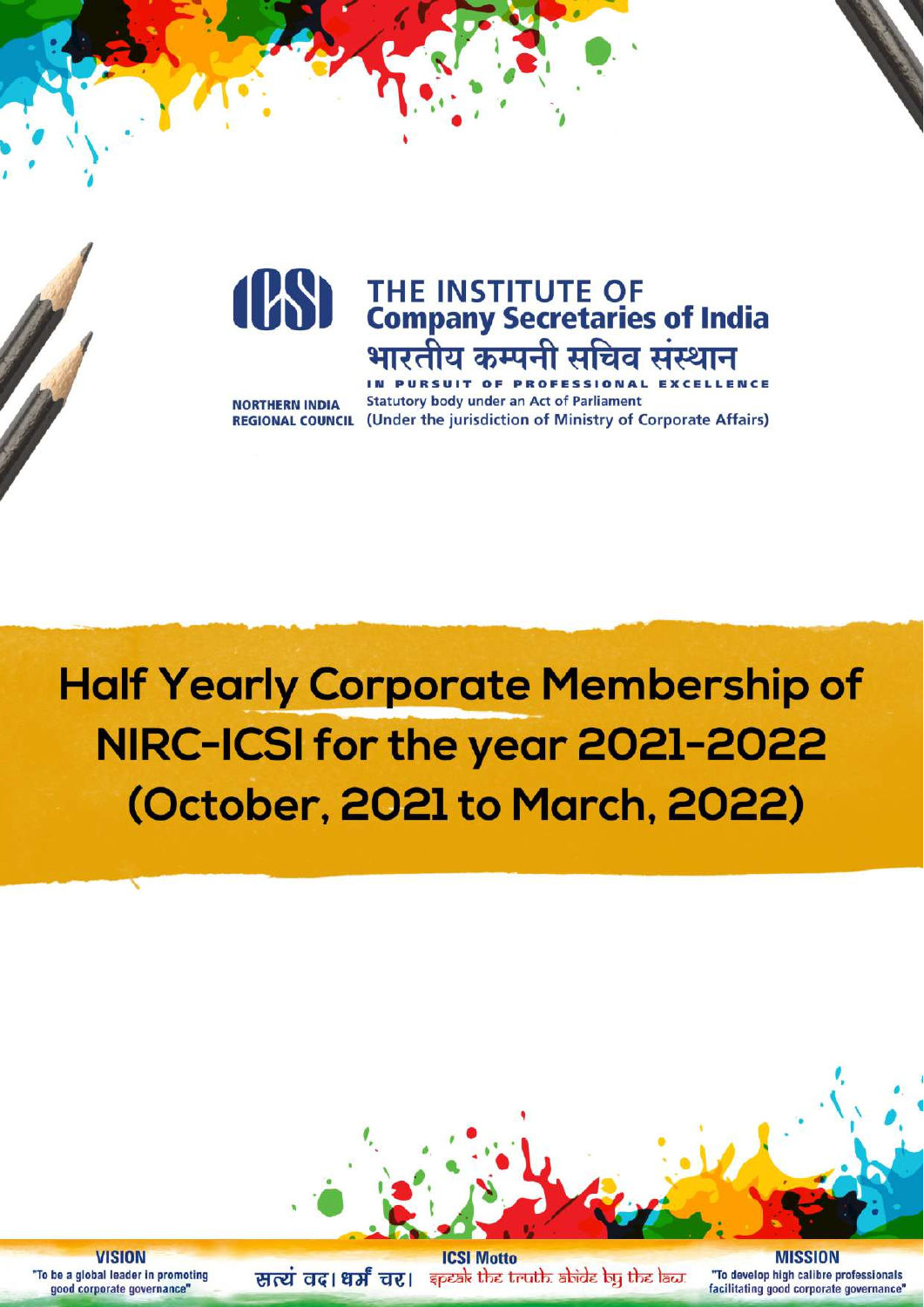**Half Yearly Corporate Membership of NIRC-ICSI for the year 2021-2022 (October, 2021 to March, 2022)**

THE INSTITUTE OF

**Company Secretaries of India** भारतीय कम्पनी सचिव संस्थान

risdiction of Ministry of Corporate Affairs)

Dear Members,

With a view to encourage more members to join the Corporate Membership Scheme, NIRC of ICSI is pleased to announce Half Yearly Corporate Membership Scheme for the members of NIRC for the period from October 2021 to March 2022.

Members may please note that the Half Yearly Corporate Membership Scheme is apart from the existing Annual Corporate Membership Scheme under which members are entitled to attend 12 (twelve) programs during the inancial year 2021-22.

**Members under the Half Yearly Corporate Membership Scheme are entitled to attend 6 (six) programs during the inancial year 2021-22.**

Members already registered under existing Annual Corporate Membership Scheme need not to register again for proposed Half Yearly Corporate Membership Scheme. The salient features of Half Yearly Corporate Membership Scheme for the members of NIRC for the period from October 2021 to March 2022 are as under :-

#### **Half Yearly Corporate Membership Scheme of NIRC-ICSI Option-I (Delhi)**

- To attend free of charge all the programs organized for the Corporate Members by NIRC at Delhi during the financial year 2021-22 (October, 2021 to March, 2022). Minimum one full day Seminar shall be organized by NIRC at Delhi, every month, for the Corporate Members. (Total Six programmes)
- To attend other programs (including state conferences, residential programs) organized by NIRC during the financial year 2021-22 (October, 2021 to March, 2022) at concessional fees or free of charge, as decided from time to time.
- To attend New Year Celebration or members get together followed by Dinner.
- At least 24 hours, advance confirmation for attending the program is required as per announcement of the program.
- The Companies, organizations, who are the Corporate member may depute only its employee for attending the programs, with the authorization on its letter head, certifying that the nominated person is the employee of Company/organization.
- The individual members/PCS, who is a Corporate member may depute only his/her partner or employee from his/her Firm with the authorization on letter head, certifying that the nominated person is his/her partner or employee.
- Credit hours will be given to only those members who joins the program within one hour from the scheduled start time.
- PDP hours will be given to only those students who pay the participation fee.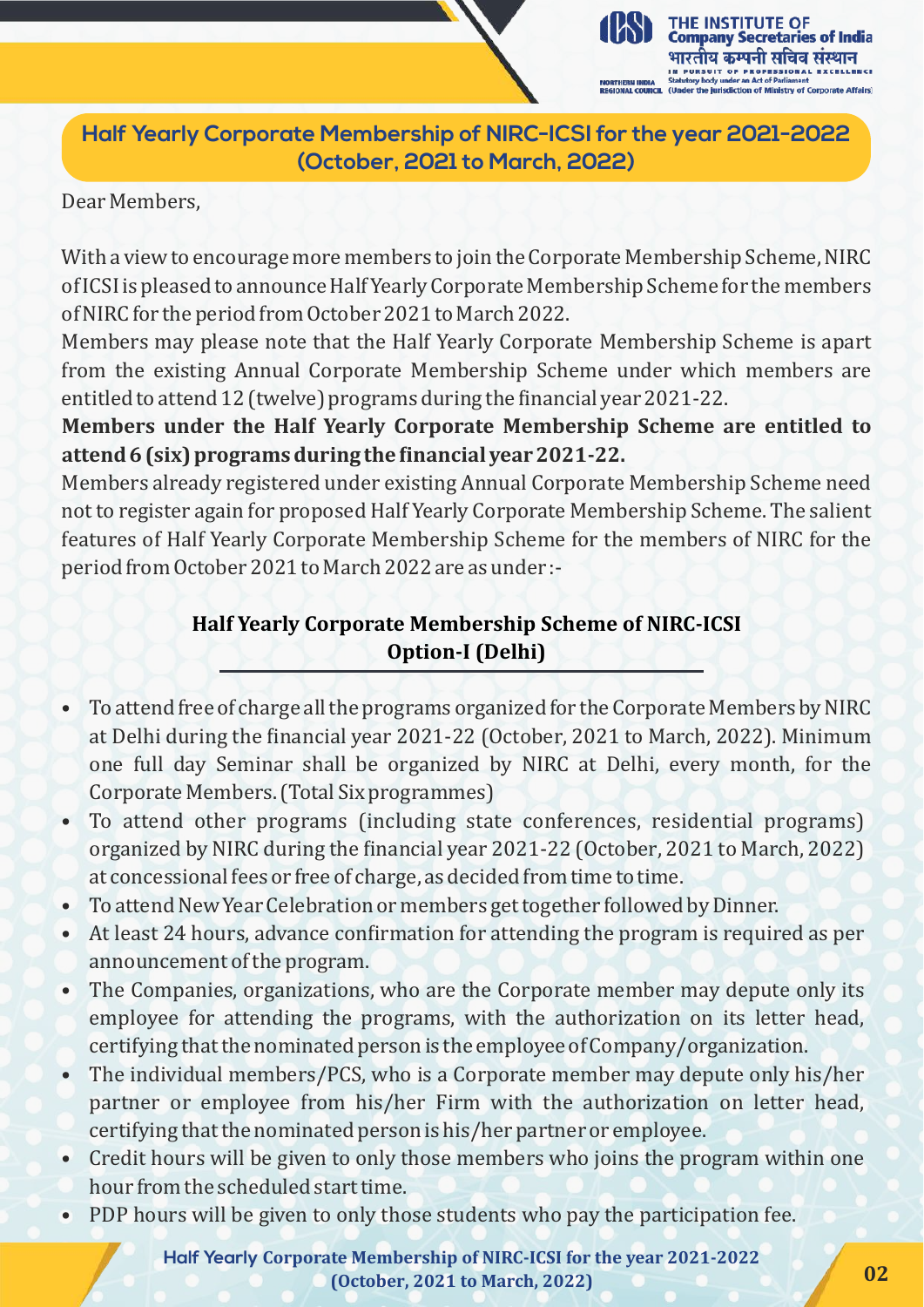

#### **Half Yearly Corporate Membership Scheme of NIRC-ICSI Option-II (Delhi & Chapters)**

- To attend free of charge all the programs organized for the Corporate Members by NIRC at Delhi during the financial year 2021-22 (October, 2021 to March, 2022). Minimum one full day Seminar shall be organized by NIRC at Delhi, every month, for the Corporate Members. (Total Six programmes)
- To attend other programs (including state conferences, residential programs) organized by NIRC during the financial year 2021-22 (October, 2021 to March, 2022) at concessional fees or free of charge, as decided from time to time.
- To attend free of charge the Programs organized by participating Chapters at any location throughout the Northern Region as approved by NIRC during the financial year 2021-22 (October, 2021 to March, 2022).
- To attend New Year Celebration or member get together along with Dinner.
- At least 24 hours, advance confirmation for attending the program is required as per announcement of the program.
- The Companies, organizations, who are the Corporate member may depute only its employee for attending the programs, with the authorization on its letter head, certifying that the nominated person is the employee of Company/organization for all the programs to be held in Delhi (Not applicable for programs organised by the participating chapters).
- The individual member/PCS may depute only his partner, employee from his/her Firm with the authorization on letter head, certifying that the nominated person is from his/her Firm for all the programs to be held in Delhi (Not applicable for programs organised by the participating chapters).
- Credit hours will be given to only those members who joins the program within one hour from the scheduled start time.
- PDP hours will be given to only those students who pay the participation fee.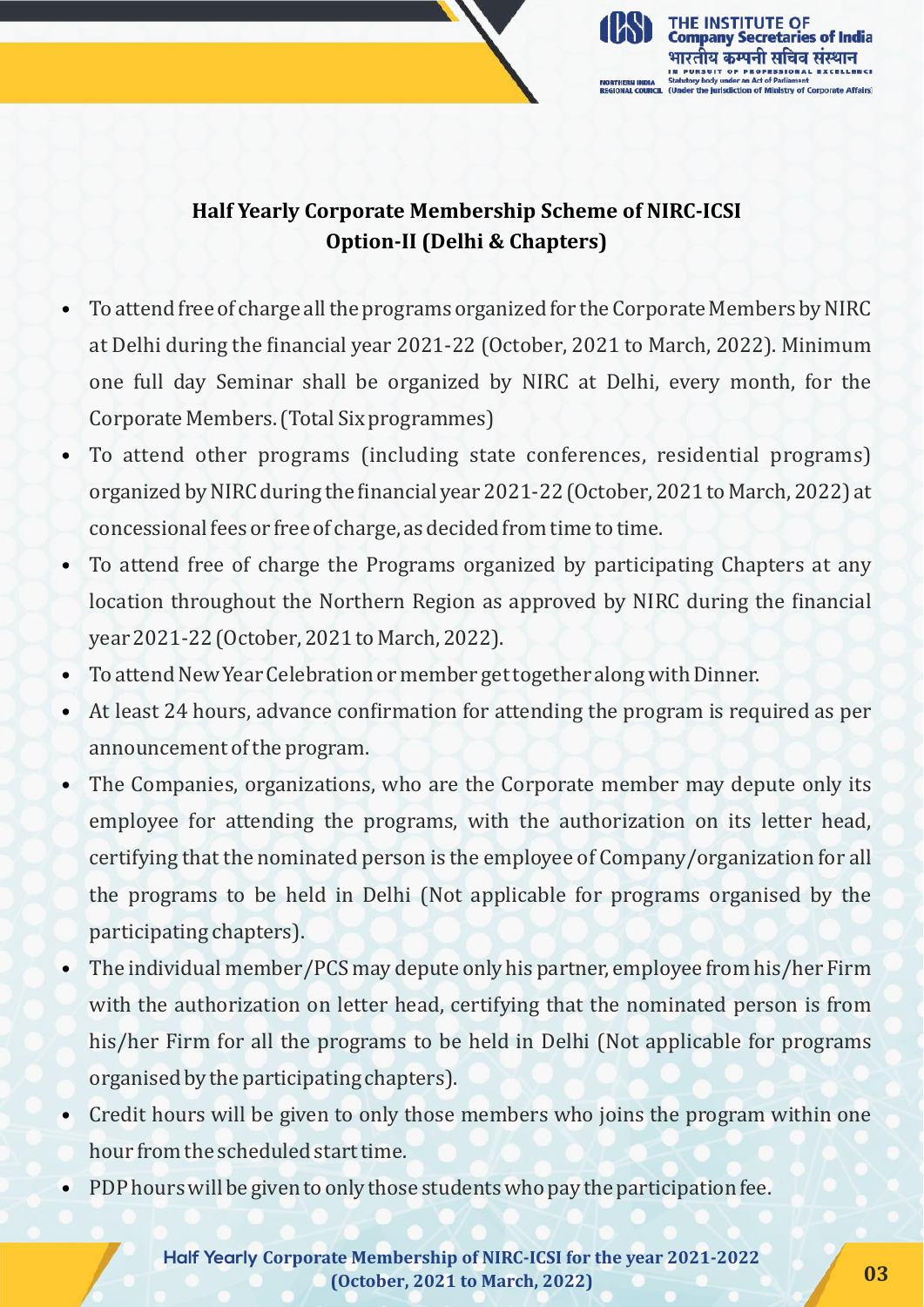

#### **The fee structure for the Half Yearly Corporate Membership for Financial Year 2021-2022 (October, 2021 to March, 2022)**

| <b>Optional (Delhi)</b>           |               | <b>Option-II (Delhi &amp; Chapters)</b> |               |
|-----------------------------------|---------------|-----------------------------------------|---------------|
| <b>Particulars</b>                | <b>Amount</b> | <b>Particulars</b>                      | <b>Amount</b> |
| For Members                       | Rs. 5,500     | For Members                             | Rs. 7,000     |
| For PCS                           | Rs. 5,200     | For PCS                                 | Rs. 6,700     |
| For Non Members                   | Rs. 6,050     | For Non Members                         | Rs. 7,550     |
| <b>For Senior Citizen Members</b> | Rs. 4,650     | <b>For Senior Citizen Members</b>       | Rs. 6,150     |

Note: 5% discount for sponsoring company/firm/organization for one-time full payment for 3 or more corporate members from the same company/firm/organization only.

#### **(The above all amounts are inclusive of GST) (GSTIN 07AAATT1103F1Z2) (PAN NO. AAATT1103F)**

We request you to kindly enroll for Half Yearly Corporate Membership for the year 2021-2022 (October, 2021 to March, 2022) and the payment for Half Yearly Corporate Membership can be made through following modes:

| <b>Option</b> | Mode                   | <b>Remarks</b>                                                                                                                                |
|---------------|------------------------|-----------------------------------------------------------------------------------------------------------------------------------------------|
| 1.            | By Cash                | At NIRC Building, 4 Prasad Nagar Institutional Area, New Delhi on all<br>working days from 10 AM to 4 PM.                                     |
| 2.            | <b>NEFT Transfer</b>   | To NIRC- ICSI Saving Bank Account No. SB-90062010039267 Canara<br>Bank, East Patel Nagar, New Delhi - 110008, RTGS/NEFT IFSC -<br>CNRB0019006 |
| 3.            | <b>Payment Gateway</b> | The fee may also be paid through the following link<br>:https://apps.icsi.edu/icsicmportal/                                                   |
| 4.            | By DD                  | In favour of "NIRC of the ICSI" and sent to Regional Director, NIRC of<br>ICSI, 4, Prasad Nagar Institutional Area, New Delhi-110005.         |
| 5.            | By Cheque              | In favour of "NIRC of the ICSI" and sent to Regional Director, NIRC of<br>ICSI, 4, Prasad Nagar Institutional Area, New Delhi-110005.         |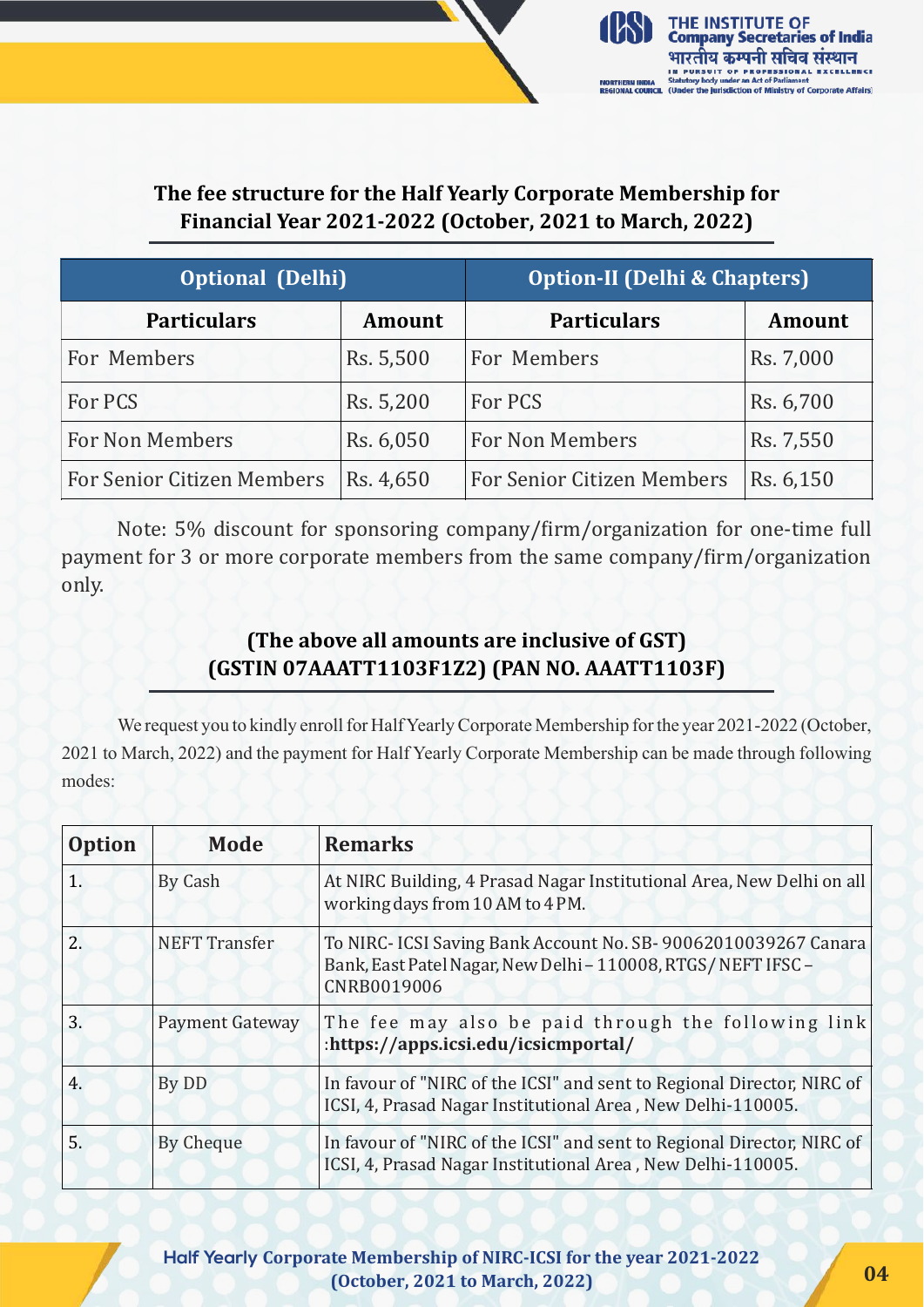

**Note:** After successful payment for Half Yearly Corporate Membership Scheme, members are requested to send duly illed enrollment form as per annexure-I through email to rahul@icsi.edu.

For any assistance and help please write to [Rahul@icsi.edu](mailto:Rahul@icsi.edu) or call on 011-49343003.

The enrolment form is given in the attached file.

With best wishes, Yours sincerely,

**CS Vimal Gupta** Chairman, NIRC-ICSI Mobile: 9314324282

**CS Susshil Daga** Vice-Chairman, NIRC-ICSI Mobile: 9829689999

**CS Devender Suhag** Secretary, NIRC-ICSI Mobile: 8130586611

**CS Himanshu Harbola** Treasurer, NIRC-ICSI Mobile: 9818993836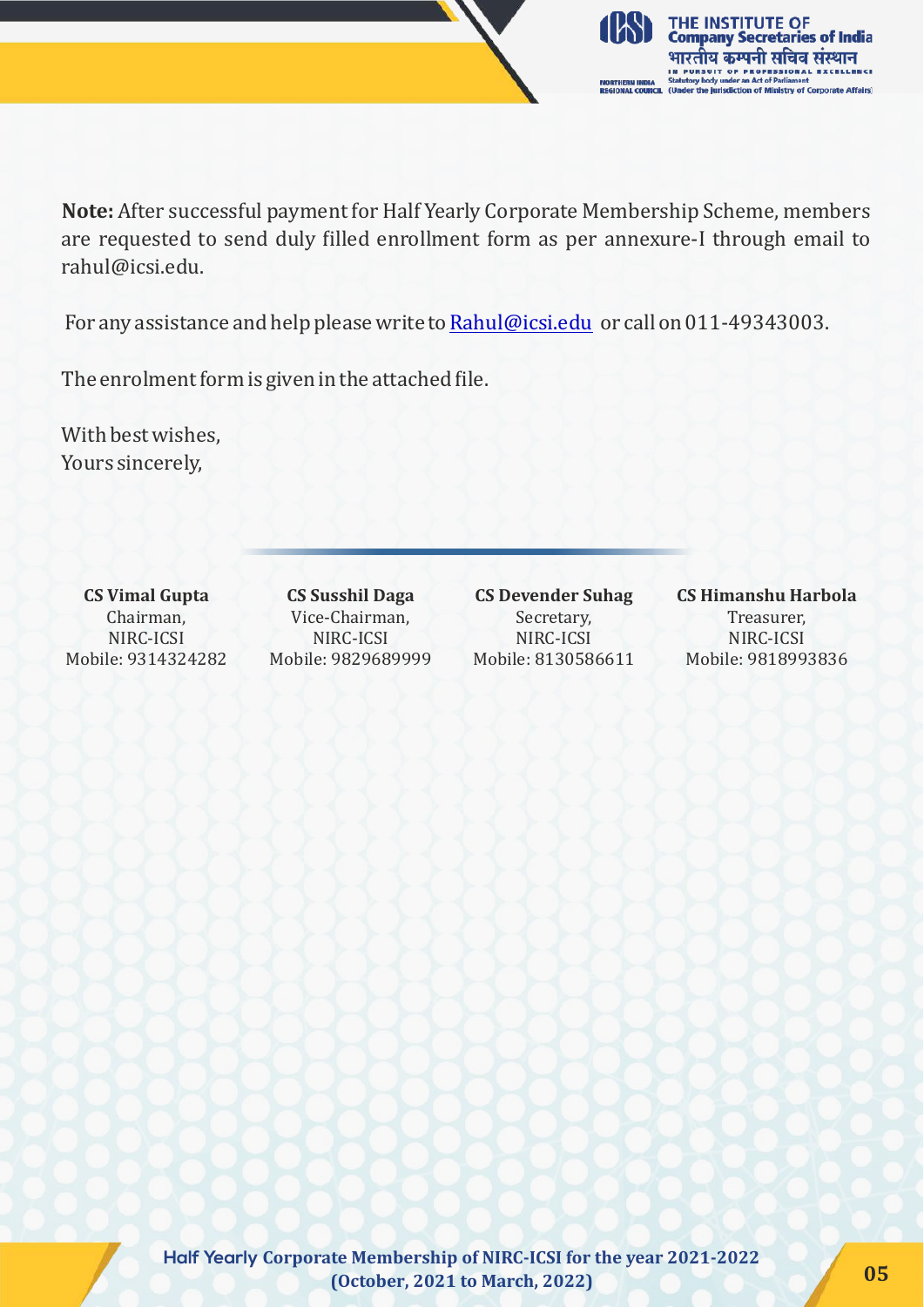

**Annexure-I**

## **Half Yearly Corporate Membership Scheme of NIRC-ICSI For the year 2021-2022 (October, 2021 to March, 2022)**

### **Application Form**

| S. N. | <b>Particulars</b>                                                      | Details to be filled by the<br><b>Applicant</b> |
|-------|-------------------------------------------------------------------------|-------------------------------------------------|
| 1.    | Name of Member                                                          |                                                 |
| 2.    | Membership No.                                                          |                                                 |
| 3.    | Mobile Number of the Member                                             |                                                 |
| 4.    | E-mail id of the Member                                                 |                                                 |
| 5.    | Complete Correspondence Address of the<br>Member                        |                                                 |
| 6.    | Name for Raising of the Bill/Invoice                                    |                                                 |
| 7.    | GST No. (In whose Name Receipt has to be<br>issued)                     |                                                 |
| 8.    | <b>State for Raising Bill/Invoice</b>                                   |                                                 |
| 9.    | Scheme Opted [Option-I (Delhi) or Option-II<br>(Delhi & Chapters)]      |                                                 |
| 10.   | Invoice Amount (Rs.)                                                    |                                                 |
| 11.   | Mode of Payment (Please tick) : By<br>Cash: By NEFT/RTGS By DD / Cheque |                                                 |
| 12.   | Date of Payment                                                         |                                                 |
| 13.   | <b>Details of Payment</b>                                               |                                                 |
| 14.   | Name of Sponsoring (Billing)<br>Organization (if any)                   |                                                 |